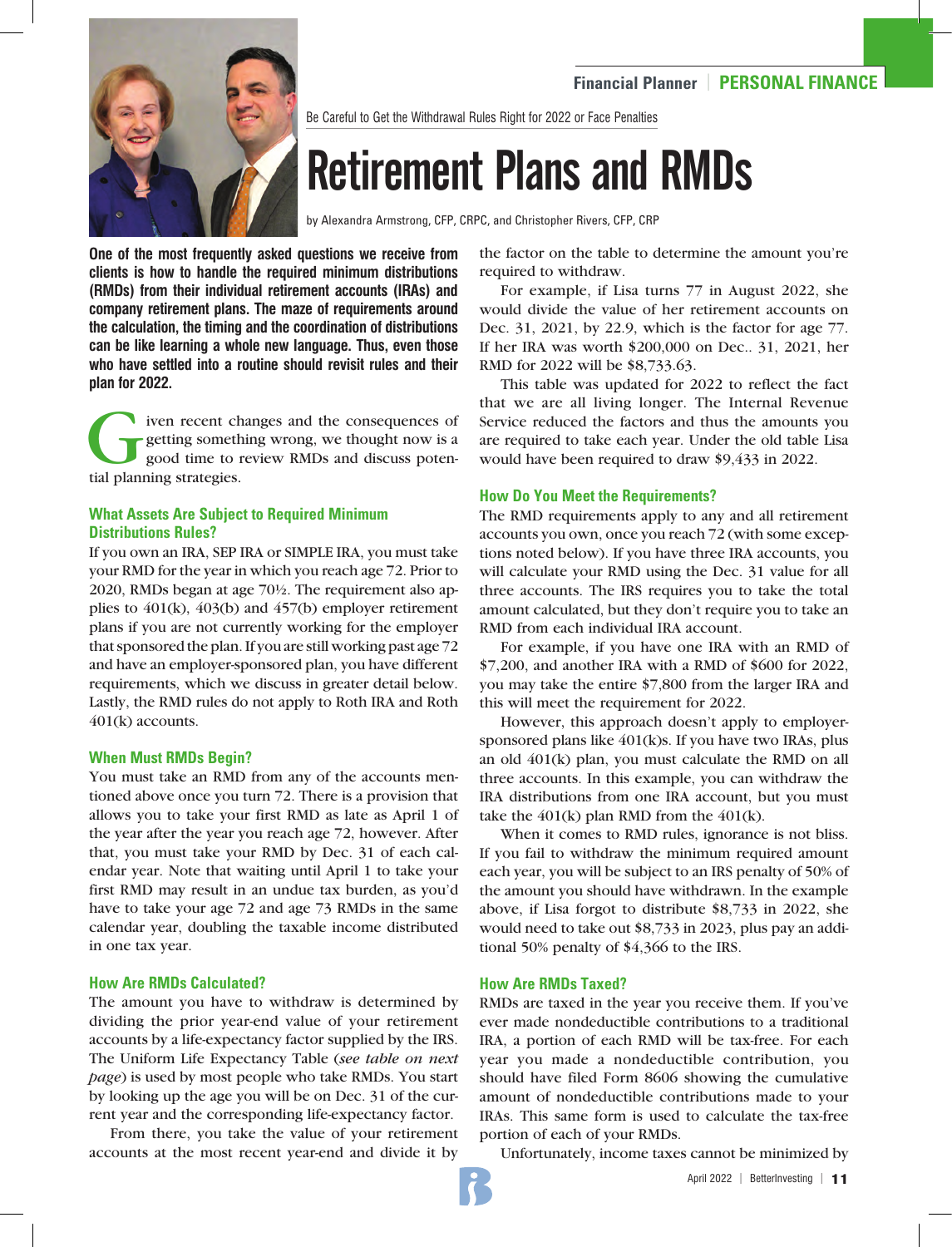# **PERSONAL FINANCE** | **Financial Planner**

withdrawing only from the nondeductible IRA. The IRS considers all traditional IRAs to be one account when figuring how much of the withdrawal is taxable.

#### **Special Situation I — Inherited IRAs**

If you inherit an IRA from your spouse, you have a special opportunity that other beneficiaries don't have. As a spouse, you can roll the account over into an IRA in your name — either an existing IRA or a newly created one.

If the deceased spouse was over 72, then the RMD based on the deceased's age must be fulfilled in the year of death. If the RMD has not been completed before the date of death, it's the obligation of the spouse to take a distribution by yearend, even if the spouse is younger than age 72. In future years, the surviving spouse would follow the RMD rules that apply to his or her own retirement accounts, based on his or her own age.

For those who inherit an IRA from someone other than a spouse, the rules changed significantly at the end of 2019. Previously, if you inherited an IRA from a parent, sibling or other non-spouse, you were required to take an RMD each year, regardless of whether you or they had reached age 72. The SECURE Act passed by Congress in December 2019 eliminated this so- called "stretch IRA."

Beneficiaries are now required to withdraw the entire inherited retirement account within 10 years of the original owner's death. The beneficiary does have the flexibility to decide as to when the money is withdrawn within that 10-year period. Thus, there can be the opportunity for careful tax planning about timing as to when you realize the income from the inherited IRA.

There are some exceptions to this rule. The individuals who remain entitled to the lifetime "stretch" option include disabled or chronically ill individuals, as well as an individual who is not more than 10 years younger than the deceased. Children

| <b>The Uniform Life Expectancy Table</b> |                               |                                         |                               |
|------------------------------------------|-------------------------------|-----------------------------------------|-------------------------------|
| Age of IRA Owner<br>or Plan Participant  | Life Expectancy<br>(in years) | Age of IRA Owner<br>or Plan Participant | Life Expectancy<br>(in years) |
| 72                                       | 27.4                          | 87                                      | 14.4                          |
| 73                                       | 26.5                          | 88                                      | 13.7                          |
| 74                                       | 25.5                          | 89                                      | 12.9                          |
| 75                                       | 24.6                          | 90                                      | 12.2                          |
| 76                                       | 23.7                          | 91                                      | 11.5                          |
| 77                                       | 22.9                          | 92                                      | 10.8                          |
| 78                                       | 22.0                          | 93                                      | 10.1                          |
| 79                                       | 21.1                          | 94                                      | 9.5                           |
| 80                                       | 20.2                          | 95                                      | 8.9                           |
| 81                                       | 19.4                          | 96                                      | 8.4                           |
| 82                                       | 18.5                          | 97                                      | 7.8                           |
| 83                                       | 17.7                          | 98                                      | 7.3                           |
| 84                                       | 16.8                          | 99                                      | 6.8                           |
| 85                                       | 16.0                          | 100                                     | 6.4                           |
| 86                                       | 15.2                          | Full table goes                         | to age $126$                  |

have until 10 years after they reach the age of majority to withdraw the full amount.

Lastly, in a confusing twist, while Roth accounts aren't subject to regular RMDs, these rules do apply to inherited Roth IRAs and Roth 401(k)s if you inherit them from a nonspouse.

## **Special Situation II — a Younger Spouse**

If your spouse is more than 10 years younger than you, there is a second table that is used to calculate your RMD, instead of the Uniform Life Expectancy Table provided here. This second table is known as the Joint Life Expectancy Table. This table accounts for the potential longer total life expectancy between the two of you. Other than the factor involved, the process for calculating the RMD is the same.

# **Special Situation III — a 401(k) Plan While Still Working**

If you own a qualified retirement plan such as a 401(k), the RMD rules generally apply in the same way, with one exception. If you're still working at the company that sponsored the plan past age 72, and you own less than 5% of that company, you don't have to take RMDs from that plan until April 1 of the year after the year you retire. Again, this only applies to the current company and plan. If you are still working, and have old 401(k) plans from prior jobs, you are required to take RMDs from those accounts.

#### **Planning Opportunities**

For many, the required minimum distribution provides support for living expenses and other needs through the year. But for others, the RMD amount is more than they need, and thus requires them to take more taxable income and pay more tax than they would prefer.

One way to avoid this predicament is to contribute to a Roth IRA if you are eligible or to a Roth 401(k) if your employer provides one. Roth accounts do not have RMDs and any withdrawals from Roth accounts are tax free, so they provide retirement growth during your working life and